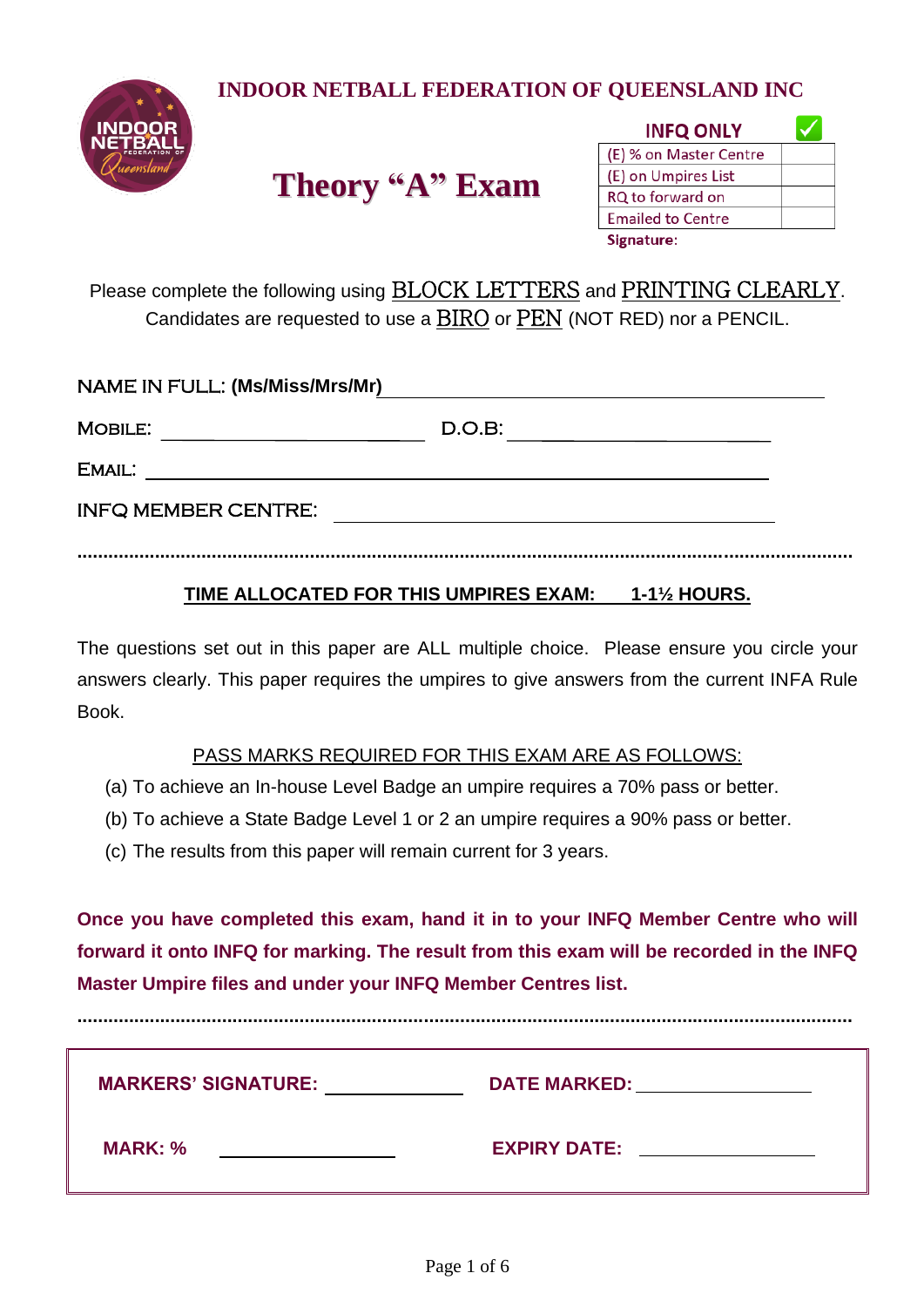## Updated 2021

#### Circle your answer in the YES/NO situation

| $Q1$ . | When doubling does the Umpire control the same half of the court<br>throughout the game?                                                                                 | YES/NO                    |
|--------|--------------------------------------------------------------------------------------------------------------------------------------------------------------------------|---------------------------|
| Q2.    | Are the decisions made by an umpire final?                                                                                                                               | . / 1<br>YES /NO          |
| Q3.    | Is play stopped for two minutes for injuries in minor round games?                                                                                                       | . / 1<br>YES /NO          |
| Q4.    | Does the timer stop and start a game?                                                                                                                                    | . / 1<br>YES/NO<br>. / 1  |
| Q5.    | In the case of the player bleeding, must they leave the court and cover<br>the wound to the Umpires' satisfaction?                                                       | YES /NO                   |
| Q6.    | A maximum of two minutes can be taken in order to determine whether a<br>player is fit to continue and to deal with the injury or illness. Can this time<br>be extended? | . / 1<br>YES /NO<br>. / 1 |
| Q7     | Is a player offside if the Captain fails to notify the Umpire of positional<br>changes made at an interval?                                                              | YES /NO<br>. / 1          |
| Q8.    | If an umpire blows the whistle for an infringement, must the penalty be<br>taken?                                                                                        | YES /NO                   |
| Q9.    | Are the lines bounding each area included as part of that playing area?                                                                                                  | . / 1<br>YES /NO          |
| Q10.   | Can a latecomer take up a position on court already occupied by an<br>existing player?                                                                                   | . / 1<br>YES/NO           |
|        | Q11. Can the nets be construed as another player?                                                                                                                        | . / 1<br>YES/NO<br>. / 1  |
|        | Q12. Would play continue if the ball struck the umpire during the course of a game<br>but neither team is affected?                                                      | YES /NO                   |
| Q13.   | May a player use the end net as a support in attempting to gain a rebound<br>after a shot for goal?                                                                      | . / 1<br>YES/NO           |
| Q14.   | Is a toss up awarded if the ball leaves the court?                                                                                                                       | . / 1<br>YES /NO<br>. / 1 |
| Q15.   | When positional changes are made during an injury or illness stoppage,<br>must the umpire ensure both teams are given the opportunity to do so?                          | YES /NO                   |
| Q16.   | If a player leaves the court without permission are they permitted to take<br>any further part in the game?                                                              | . / 1<br>YES/NO<br>. / 1  |

SUB TOTAL: Page 2 .........../16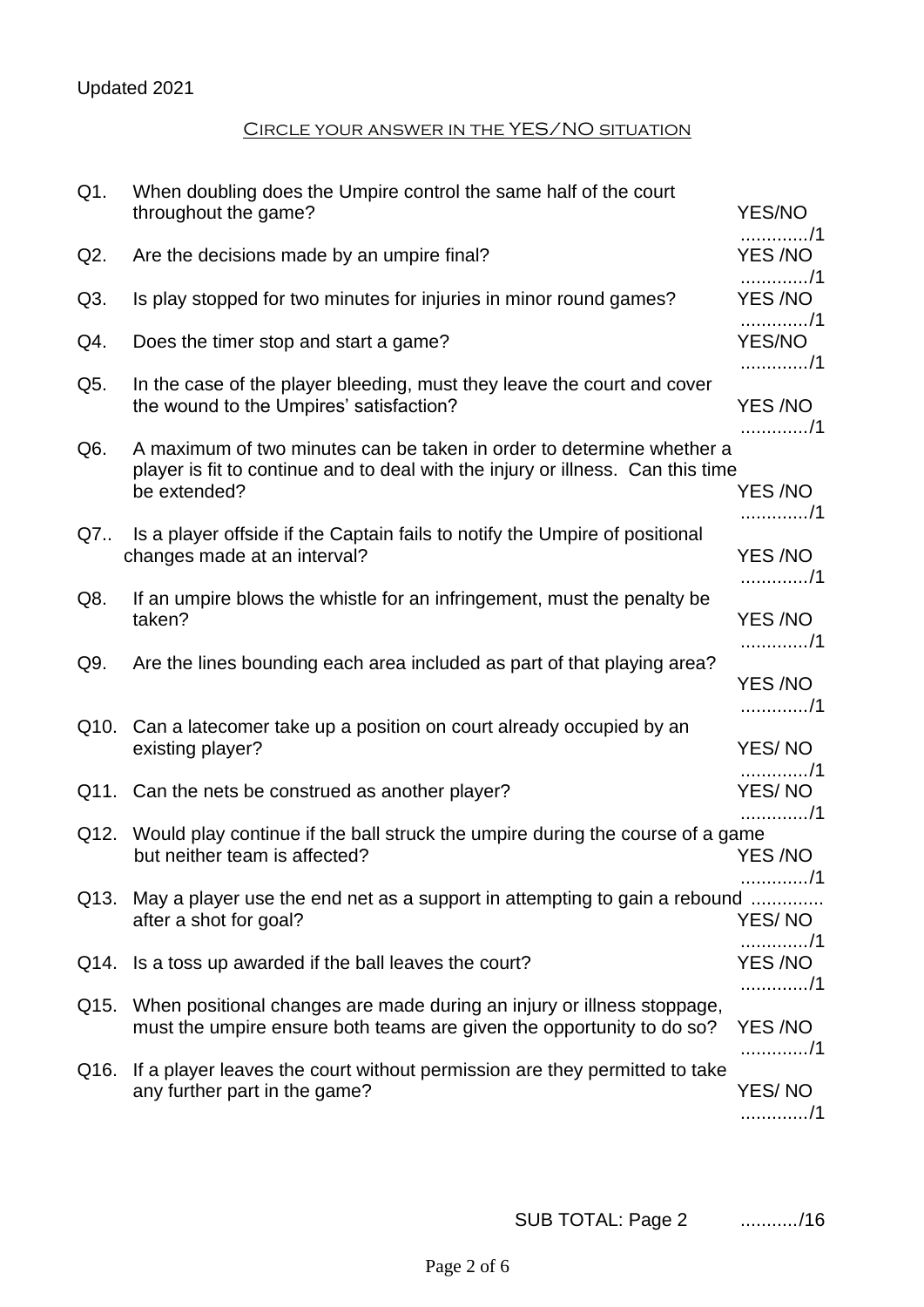|      |            | Q17. Would a member of the team taking the Centre Pass be judged to have<br>received the ball in the Centre Third if that player               |                           |
|------|------------|------------------------------------------------------------------------------------------------------------------------------------------------|---------------------------|
|      | (a)        | Jumps from the Goal Third, touches the ball in the air and<br>lands in the correct third?                                                      | YES/NO                    |
|      | (b)        | Lands on both feet simultaneously astride the Transverse Line?                                                                                 | YES/NO                    |
| Q18. |            | May a player lean on the ball to gain their balance?                                                                                           | /2<br>YES /NO<br>. / 1    |
|      |            | Q19. Is a player offside if they enter any area other than their designated playing<br>area whether they are in possession of the ball or not? | YES /NO                   |
| Q20. |            | May a player regain possession of the ball if it rebounds from the goal ring?                                                                  | . / 1<br>YES /NO          |
|      | the court? | Q21. Is the ball considered to be in play if it comes off of any of the nets surrounding                                                       | . / 1<br>YES /NO<br>. / 1 |
| Q22. |            | May a player                                                                                                                                   |                           |
|      | (a)        | Fall while holding the ball, regain their footing and throw within<br>three seconds of receiving the ball?                                     | YES/NO                    |
|      | (b)        | Deliberately fall onto the ball to gain possession of it?                                                                                      | YES/NO                    |
|      | (c)        | Throw the ball and catch it before it has been touched by<br>another player?                                                                   | YES/NO                    |
|      |            |                                                                                                                                                | /3                        |
| Q23. |            | May a player<br>Catch the ball with both feet grounded, step with either foot any number                                                       |                           |
|      | (a)        | of times while pivoting on the grounded foot?                                                                                                  | YES /NO                   |
|      | (b)        | Catch the ball with both feet grounded, step with either foot, then jump                                                                       |                           |
|      | (c)        | forward releasing the ball before regrounding either foot?<br>Hop whilst in possession of the ball?                                            | YES /NO<br>YES/NO         |
|      | (d)        | In possession of the ball, drag the grounded foot?                                                                                             | YES/NO                    |
|      |            |                                                                                                                                                | . /4                      |
|      |            | Q24. May a GA or GS attempt a shot for goal after winning the ball at a Toss up<br>in the goal circle?                                         | YES /NO                   |
|      |            |                                                                                                                                                | . / 1                     |
| Q25. |            | May a player deliberately hold the nets or use them to push off to gain<br>an advantage?                                                       | YES/NO                    |
|      |            |                                                                                                                                                | . / 1                     |
|      |            | Q26. May a player step, land or jump into the nets?                                                                                            | YES/NO                    |
|      |            | Q27. Is the Centre Pass considered to have been taken once it has left the Centre's                                                            | . / 1                     |
|      | hands?     |                                                                                                                                                | <b>YES/NO</b><br>. / 1    |
| Q28. |            | Must the Centre Pass be caught or touched by a member of the attacking                                                                         |                           |
|      |            | team who lands wholly within the Centre Third?                                                                                                 | <b>YES S/NO</b>           |
| Q29. |            | Should the umpire apply the Advantage rule if a member of the opposing team touches                                                            | . / 1                     |
|      |            | or catches the Centre pass?                                                                                                                    | <b>YES/NO</b>             |
|      |            |                                                                                                                                                | . / 1                     |
|      |            |                                                                                                                                                |                           |

SUB TOTAL: P2 \_\_\_ + P3 \_\_\_ = \_\_\_\_\_ / 35  $16$  and  $19$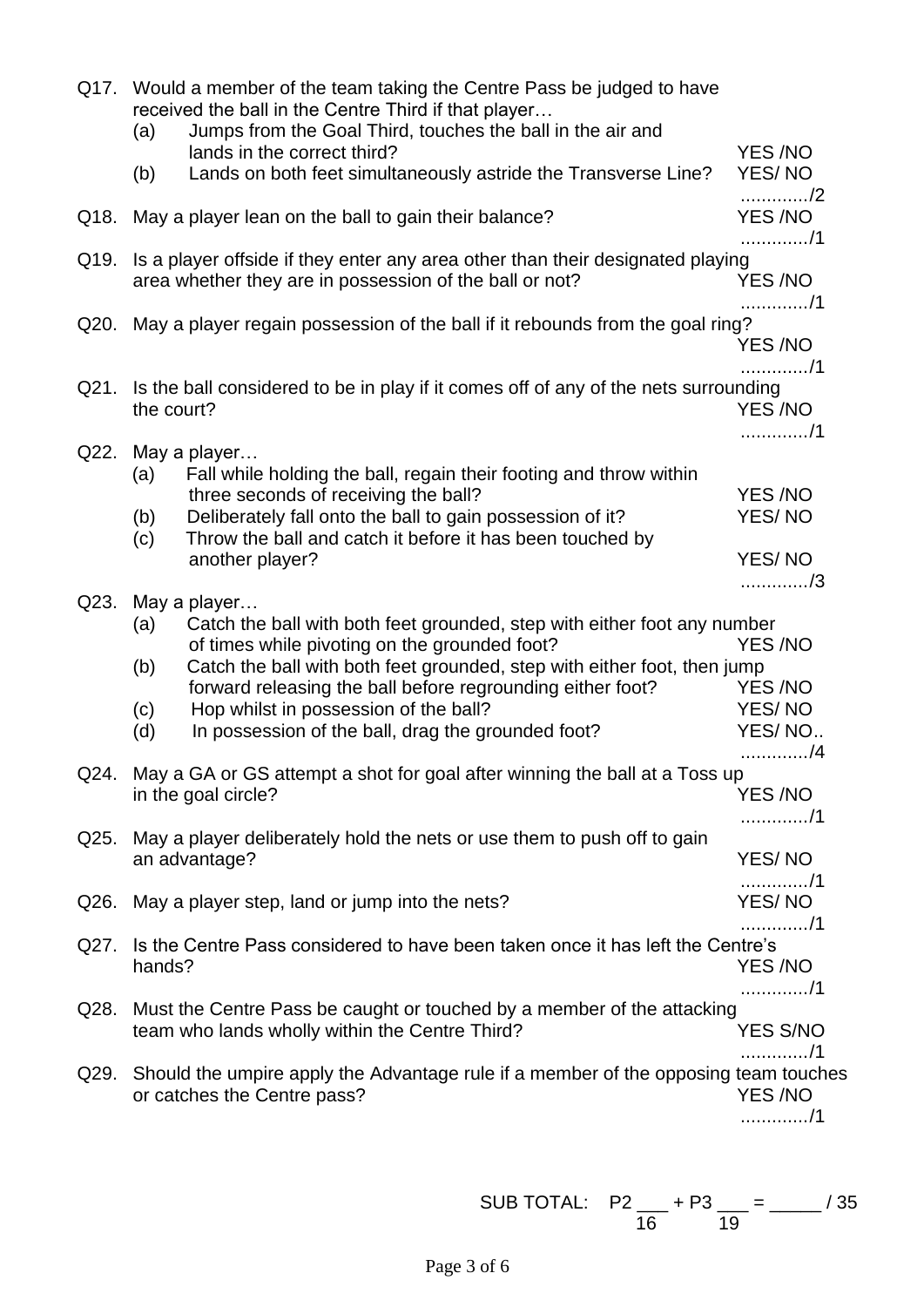|      |                          | Q30. May a player tip the ball in an uncontrolled manner any number of times in an<br>effort to gain control or to direct it to another player?                                                                      | YES /NO<br>. / 1                                                          |
|------|--------------------------|----------------------------------------------------------------------------------------------------------------------------------------------------------------------------------------------------------------------|---------------------------------------------------------------------------|
|      | player?                  | Q31. May a player bounce the ball once and then catch or direct it to another                                                                                                                                        | <b>YES/NO</b>                                                             |
| Q32. |                          | May a player deliberately kick the ball or deliberately use the legs to influence<br>the direction of the ball?                                                                                                      | . / 1<br>YES/NO                                                           |
| Q33. |                          | May a GS or GA attempt a shot for goal from a free pass awarded in the<br>Goal circle?                                                                                                                               | . / 1<br>YES/NO                                                           |
| Q34. | (a)                      | If the siren sounds after a Penalty Pass or Shot is awarded to the GS or GA<br>in the Goal Circle.<br>Would a penalty be taken?                                                                                      | . / 1<br><b>YES/NO</b>                                                    |
|      | (b)<br>(c)               | Would the goal be scored if the ball is passing through the goal ring<br>as the siren sounds?<br>Is the goal scored if a player other than the GA or GS throws or bats                                               | <b>YES/NO</b>                                                             |
|      |                          | the ball and it passes completely through the goal ring?                                                                                                                                                             | YES/NO<br>. / 3                                                           |
| Q35. |                          | If the ball passes through the goal ring after the Umpires" whistle has been<br>blown for time, is the goal scored?                                                                                                  | YES/NO<br>. / 1                                                           |
| Q36. | at goal?                 | Can a player use intimidating movements to interfere with a throw or shot                                                                                                                                            | YES/NO                                                                    |
| Q37. | (a)                      | A defender has taken a legal position at the correct distance from the player<br>with the ball<br>May the defender remain in this position and attempt to intercept, if the                                          | . /1                                                                      |
|      |                          | player with the ball lessens the distance by taking a step forward?                                                                                                                                                  | <b>YES/NO</b>                                                             |
|      | (b)<br>(c)               | May the defender, from the correct distance, step towards the player<br>with the ball in an attempt to intercept the throw?<br>May the player with the ball, shorten the distance from the defender                  | YES/NO                                                                    |
|      | (d)                      | by utilizing the footwork rule?<br>May the player with the ball move into the defender as they release<br>the ball?                                                                                                  | <b>YES/NO</b><br>YES/NO                                                   |
| Q38. |                          | Is a player permitted to "charge" an opponent?                                                                                                                                                                       | . /4<br>YES/NO                                                            |
|      |                          | Q39. Is a penalty awarded against a player who accidentally knocks the<br>ball out of an opponents' hands?                                                                                                           | . / 1<br>YES /NO                                                          |
|      |                          | Q40. May a free pass be defended?                                                                                                                                                                                    | . / 1<br><b>YES/NO</b>                                                    |
| Q41. |                          | May a penalty pass or shot be defended?                                                                                                                                                                              | . / 1<br><b>YES/NO</b>                                                    |
| Q42. | (a)<br>(b)<br>(c)<br>(d) | In extreme cases does an Umpire<br>Warn a player before sending them?<br>Award a penalty to opposing team?<br>Advance the penalty?<br>Send player off if dissent continues?<br>SUB TOTAL: $P2 + P3 = 4P4 = 50$<br>35 | . / 1<br>YES /NO<br><b>YES/NO</b><br><b>YES/NO</b><br><b>YES/NO</b><br>21 |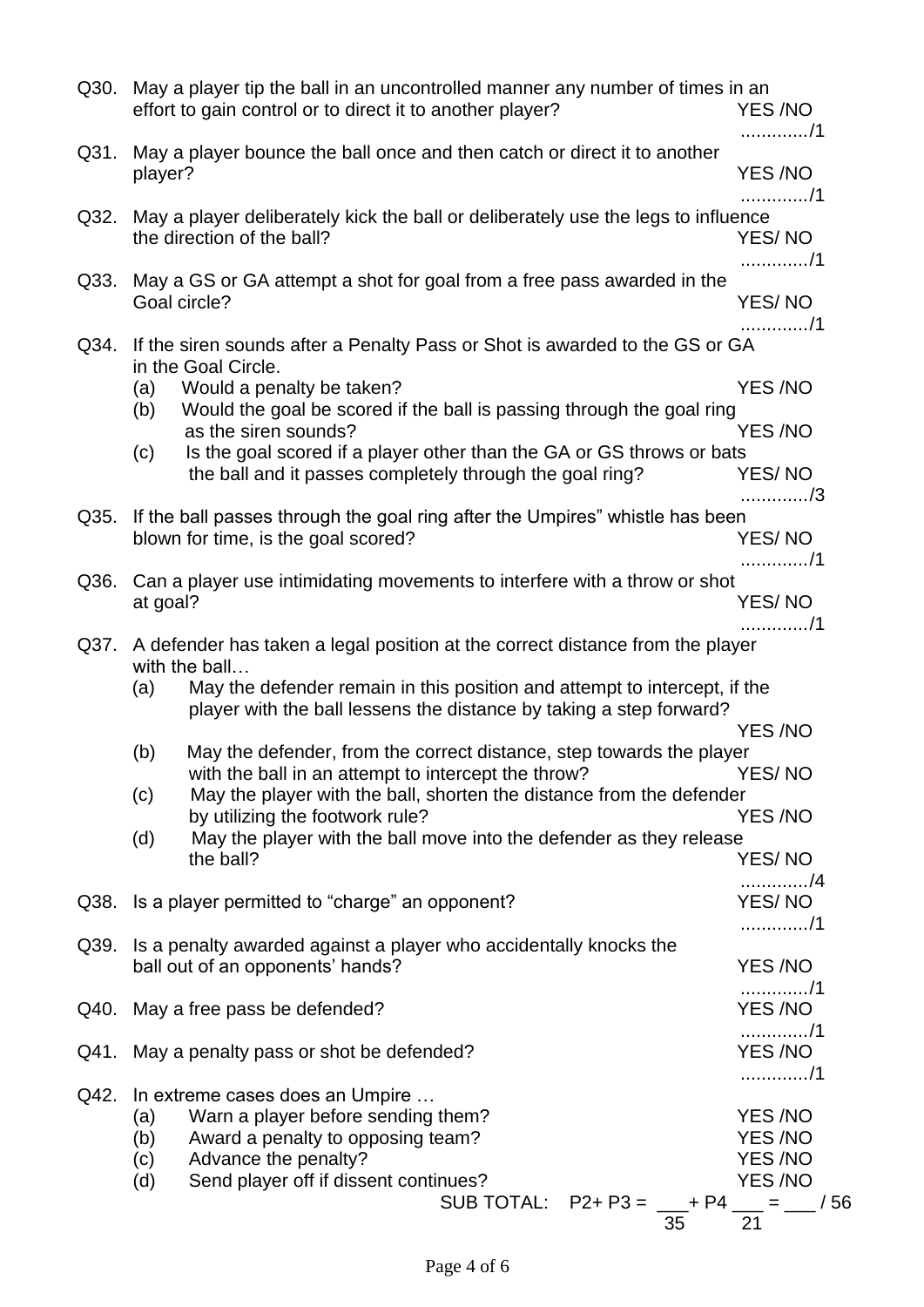| Q44. Can a player push the ball into an opponent or tough an opponent with the<br>ball in order to interfere with the opponents' play?<br>YES/NO<br>. / 1<br>Q45. Can the substitution rule be applied for a blood stoppage?<br>YES /NO<br>. / 1<br>Must a penalized player<br>Q46.<br>Stand beside and away from the payer taking the penalty<br>YES /NO<br>(a)<br>Take no further part in play until the ball has been released<br>YES /NO<br>(b)<br>Make any movement prior to the release of the ball<br>YES/NO<br>(c)<br>/3<br>Q47. Would a toss up be awarded if the Umpire interfered with two opposing<br>YES/NO<br>players striving for the ball?<br>. / 1<br>Q48. When a player other than the Centre is sent from the court,<br>YES/NO<br>are team changes permitted?<br>. / 1<br>When the Centre leaves the court due under the blood bin rule,<br>Q49.<br>YES/NO<br>are team changes permitted by both teams?<br>. / 1<br>Is a penalty awarded if the captain does not notify the opposing captain<br>Q50.<br>of team changes made at interval?<br>YES/NO<br>. / 1<br>Q51.<br>Can an umpire move onto the playing area to<br>Conduct a toss up<br>YES/NO<br>(a)<br>Gain an uninterrupted view of play<br>YES /NO<br>(b)<br><b>YES/NO</b><br>Indicate where a penalty is to be taken<br>(c)<br>/3<br>YES /NO<br>Q52. A team shall consist of seven players on court at one time?<br>. / 1<br>Q53. Can you have a minimum of two males on court in a mixed game<br>at one time?<br>YES /NO<br>. / 1<br>Q54. Can a team play with two males in the same goal circle at one time?<br>YES/NO<br>. / 1<br>Q55. Two opposing players, one in possession of the ball go offside at the<br>YES/NO<br>same time. Does the umpires conduct a toss-up?<br>. / 1<br>Q56. When the ball passes over a third without being touched by another player,<br>is a free pass awarded to the opposing team?<br>YES/NO<br>. /1<br>Q57. If a defending player causes the goal ring to move so as to interfere with the<br>shot at goal<br>(a) is a penalty awarded?<br>YES/NO<br>YES /NO<br>(b) is it a penalty pass or shot?<br>(c) is it a free pass?<br>YES/NO<br>/3<br>SUB TOTAL: $P2+P3+P4 =$ ___ + P5 ___ = ___ / 77 | Q43. May a player move into the natural landing area of an airborne player,<br>after that player has left the ground? | YES/NO<br>. / 1 |
|------------------------------------------------------------------------------------------------------------------------------------------------------------------------------------------------------------------------------------------------------------------------------------------------------------------------------------------------------------------------------------------------------------------------------------------------------------------------------------------------------------------------------------------------------------------------------------------------------------------------------------------------------------------------------------------------------------------------------------------------------------------------------------------------------------------------------------------------------------------------------------------------------------------------------------------------------------------------------------------------------------------------------------------------------------------------------------------------------------------------------------------------------------------------------------------------------------------------------------------------------------------------------------------------------------------------------------------------------------------------------------------------------------------------------------------------------------------------------------------------------------------------------------------------------------------------------------------------------------------------------------------------------------------------------------------------------------------------------------------------------------------------------------------------------------------------------------------------------------------------------------------------------------------------------------------------------------------------------------------------------------------------------------------------------------------------------------------------------------------------------------------------------------------------------------------------------------------|-----------------------------------------------------------------------------------------------------------------------|-----------------|
|                                                                                                                                                                                                                                                                                                                                                                                                                                                                                                                                                                                                                                                                                                                                                                                                                                                                                                                                                                                                                                                                                                                                                                                                                                                                                                                                                                                                                                                                                                                                                                                                                                                                                                                                                                                                                                                                                                                                                                                                                                                                                                                                                                                                                  |                                                                                                                       |                 |
|                                                                                                                                                                                                                                                                                                                                                                                                                                                                                                                                                                                                                                                                                                                                                                                                                                                                                                                                                                                                                                                                                                                                                                                                                                                                                                                                                                                                                                                                                                                                                                                                                                                                                                                                                                                                                                                                                                                                                                                                                                                                                                                                                                                                                  |                                                                                                                       |                 |
|                                                                                                                                                                                                                                                                                                                                                                                                                                                                                                                                                                                                                                                                                                                                                                                                                                                                                                                                                                                                                                                                                                                                                                                                                                                                                                                                                                                                                                                                                                                                                                                                                                                                                                                                                                                                                                                                                                                                                                                                                                                                                                                                                                                                                  |                                                                                                                       |                 |
|                                                                                                                                                                                                                                                                                                                                                                                                                                                                                                                                                                                                                                                                                                                                                                                                                                                                                                                                                                                                                                                                                                                                                                                                                                                                                                                                                                                                                                                                                                                                                                                                                                                                                                                                                                                                                                                                                                                                                                                                                                                                                                                                                                                                                  |                                                                                                                       |                 |
|                                                                                                                                                                                                                                                                                                                                                                                                                                                                                                                                                                                                                                                                                                                                                                                                                                                                                                                                                                                                                                                                                                                                                                                                                                                                                                                                                                                                                                                                                                                                                                                                                                                                                                                                                                                                                                                                                                                                                                                                                                                                                                                                                                                                                  |                                                                                                                       |                 |
|                                                                                                                                                                                                                                                                                                                                                                                                                                                                                                                                                                                                                                                                                                                                                                                                                                                                                                                                                                                                                                                                                                                                                                                                                                                                                                                                                                                                                                                                                                                                                                                                                                                                                                                                                                                                                                                                                                                                                                                                                                                                                                                                                                                                                  |                                                                                                                       |                 |
|                                                                                                                                                                                                                                                                                                                                                                                                                                                                                                                                                                                                                                                                                                                                                                                                                                                                                                                                                                                                                                                                                                                                                                                                                                                                                                                                                                                                                                                                                                                                                                                                                                                                                                                                                                                                                                                                                                                                                                                                                                                                                                                                                                                                                  |                                                                                                                       |                 |
|                                                                                                                                                                                                                                                                                                                                                                                                                                                                                                                                                                                                                                                                                                                                                                                                                                                                                                                                                                                                                                                                                                                                                                                                                                                                                                                                                                                                                                                                                                                                                                                                                                                                                                                                                                                                                                                                                                                                                                                                                                                                                                                                                                                                                  |                                                                                                                       |                 |
|                                                                                                                                                                                                                                                                                                                                                                                                                                                                                                                                                                                                                                                                                                                                                                                                                                                                                                                                                                                                                                                                                                                                                                                                                                                                                                                                                                                                                                                                                                                                                                                                                                                                                                                                                                                                                                                                                                                                                                                                                                                                                                                                                                                                                  |                                                                                                                       |                 |
|                                                                                                                                                                                                                                                                                                                                                                                                                                                                                                                                                                                                                                                                                                                                                                                                                                                                                                                                                                                                                                                                                                                                                                                                                                                                                                                                                                                                                                                                                                                                                                                                                                                                                                                                                                                                                                                                                                                                                                                                                                                                                                                                                                                                                  |                                                                                                                       |                 |
|                                                                                                                                                                                                                                                                                                                                                                                                                                                                                                                                                                                                                                                                                                                                                                                                                                                                                                                                                                                                                                                                                                                                                                                                                                                                                                                                                                                                                                                                                                                                                                                                                                                                                                                                                                                                                                                                                                                                                                                                                                                                                                                                                                                                                  |                                                                                                                       |                 |
|                                                                                                                                                                                                                                                                                                                                                                                                                                                                                                                                                                                                                                                                                                                                                                                                                                                                                                                                                                                                                                                                                                                                                                                                                                                                                                                                                                                                                                                                                                                                                                                                                                                                                                                                                                                                                                                                                                                                                                                                                                                                                                                                                                                                                  |                                                                                                                       |                 |
|                                                                                                                                                                                                                                                                                                                                                                                                                                                                                                                                                                                                                                                                                                                                                                                                                                                                                                                                                                                                                                                                                                                                                                                                                                                                                                                                                                                                                                                                                                                                                                                                                                                                                                                                                                                                                                                                                                                                                                                                                                                                                                                                                                                                                  |                                                                                                                       |                 |
|                                                                                                                                                                                                                                                                                                                                                                                                                                                                                                                                                                                                                                                                                                                                                                                                                                                                                                                                                                                                                                                                                                                                                                                                                                                                                                                                                                                                                                                                                                                                                                                                                                                                                                                                                                                                                                                                                                                                                                                                                                                                                                                                                                                                                  |                                                                                                                       |                 |
|                                                                                                                                                                                                                                                                                                                                                                                                                                                                                                                                                                                                                                                                                                                                                                                                                                                                                                                                                                                                                                                                                                                                                                                                                                                                                                                                                                                                                                                                                                                                                                                                                                                                                                                                                                                                                                                                                                                                                                                                                                                                                                                                                                                                                  |                                                                                                                       |                 |
| 56<br>21                                                                                                                                                                                                                                                                                                                                                                                                                                                                                                                                                                                                                                                                                                                                                                                                                                                                                                                                                                                                                                                                                                                                                                                                                                                                                                                                                                                                                                                                                                                                                                                                                                                                                                                                                                                                                                                                                                                                                                                                                                                                                                                                                                                                         |                                                                                                                       |                 |